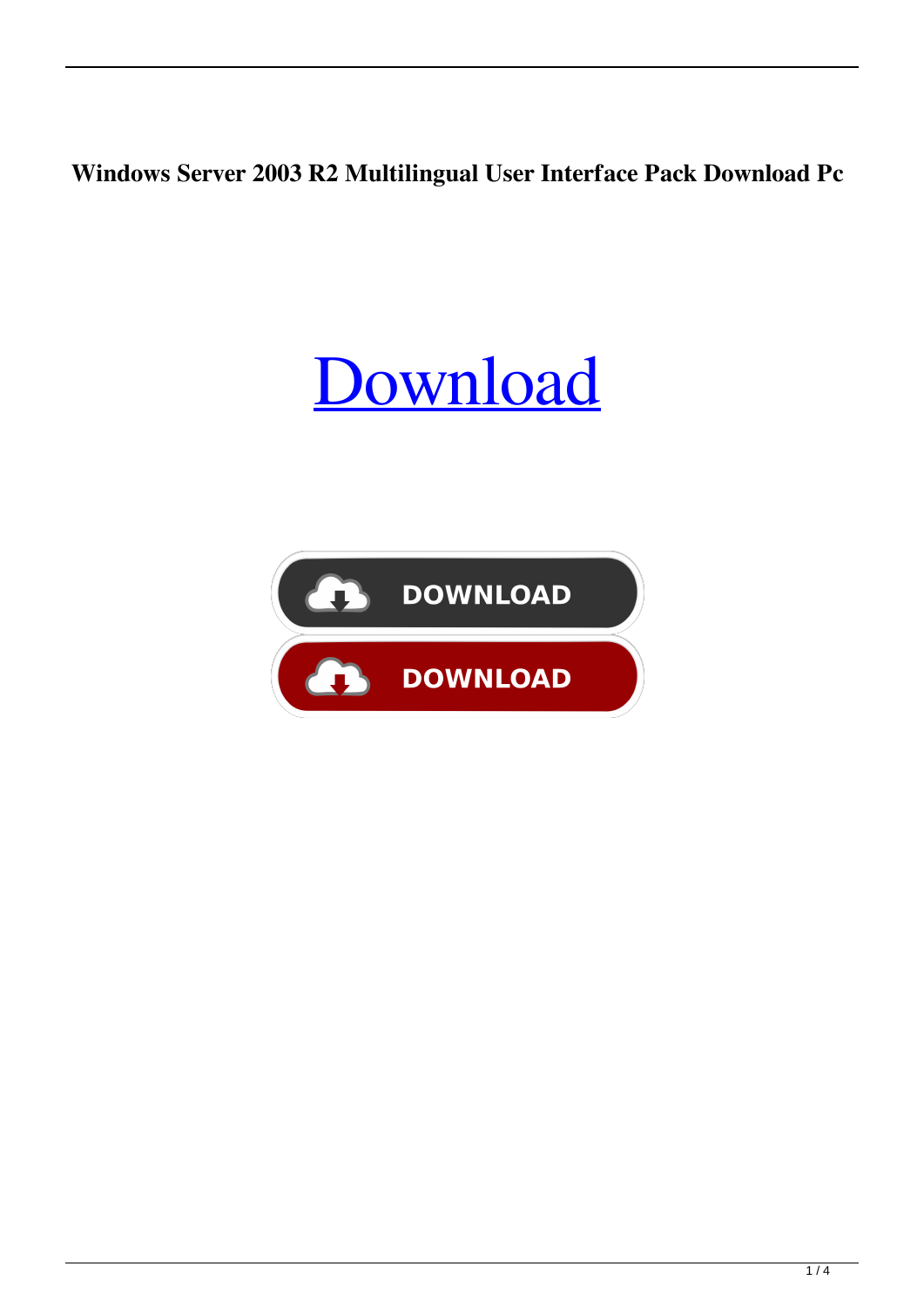## Installing the SCW MUI Pack requires the installation of the SCW V4.0.6 on the computer that is running

Windows Server 2003. When the user is finished installing SCW, the SCW MUI Pack must be installed. If SCW is not installed, SCW will be installed and the SCW MUI Pack will not be installed. Installing SCW V4.0.6 on a Windows Server 2003 computer does not require the installation of Terminal Services. There is no longer an installer for the SCW MUI Pack. You must download the MUI Pack files from Microsoft's Web site. Installation on a computer that is running Windows XP The MUI Pack provides an alternative way to access the SCW wizard. The MUI pack is required for computers that run Windows XP and for those computers, SCW will be automatically installed when the user runs the SCW MUI Pack Wizard. Installation on a computer that is running Windows Server 2003 To install the SCW MUI Pack, download the installer.exe file from . Unpack and run the installer.exe. The installer will automatically detect Windows Server 2003 and Windows XP operating systems. If you are installing on Windows XP, the installer will download and install the SCW V4.0.6. The SCW MUI Pack will be installed when the SCW V4.0.6 is installed. Download the installer file Install the SCW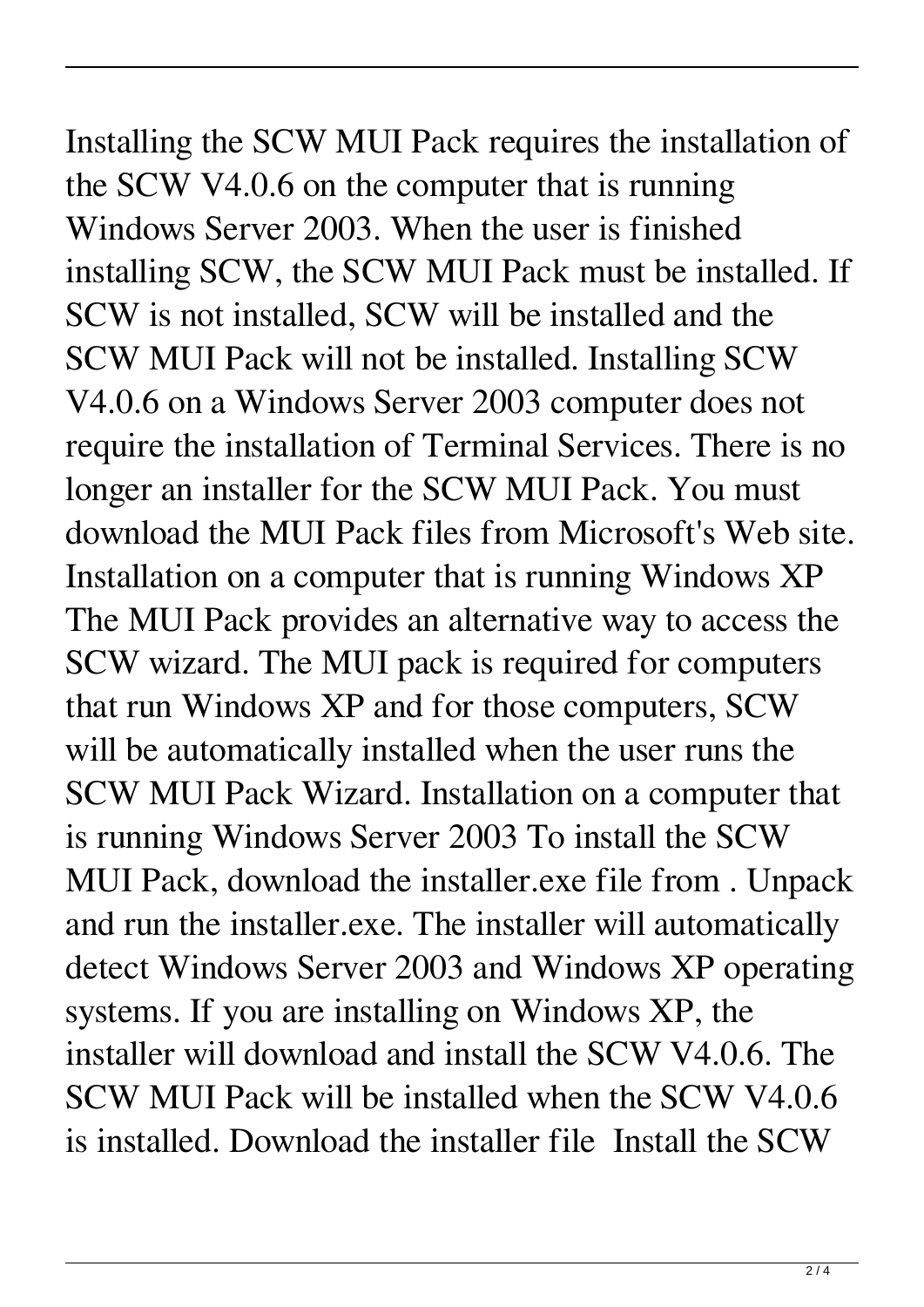V4.0.6 . Unpack and run the SCW MUI Pack Wizard. Installation on a computer that is running Windows XP Compatibility Compatibility with Windows XP has been confirmed on Windows Server 2003, Windows Server 2003 Enterprise Edition and Windows Server 2003 Standard Edition. The SCW V4.0.6 does not include the MUI Pack for Windows XP. License External links Category: Compatibility layers Category: Windows compo 

Copyright (c) 2000, 2009 IBM Corporation and others. \* All rights reserved. This program and the accompanying materials \* are made available under the terms of the Eclipse Public License  $v1.0$  \* which accompanies this distribution, and is available at \* \* \* Contributors: \*

Nov 1, 2008 Windows Server 2003 R2 Multilingual User Interface Pack SP1 is a cumulative. References External links Multilingual User Interface Pack (MUI Pack) Microsoft . Multilingual User Interface (MUI) Pack for Windows Server 2003 Category: Microsoft software//// BNRPhotoCell.swift // Blockchain // // Created by Daniel Huri on  $19/05/2019$ . // Copyright © 2019 Blockchain Luxembourg S.A. All rights reserved. //